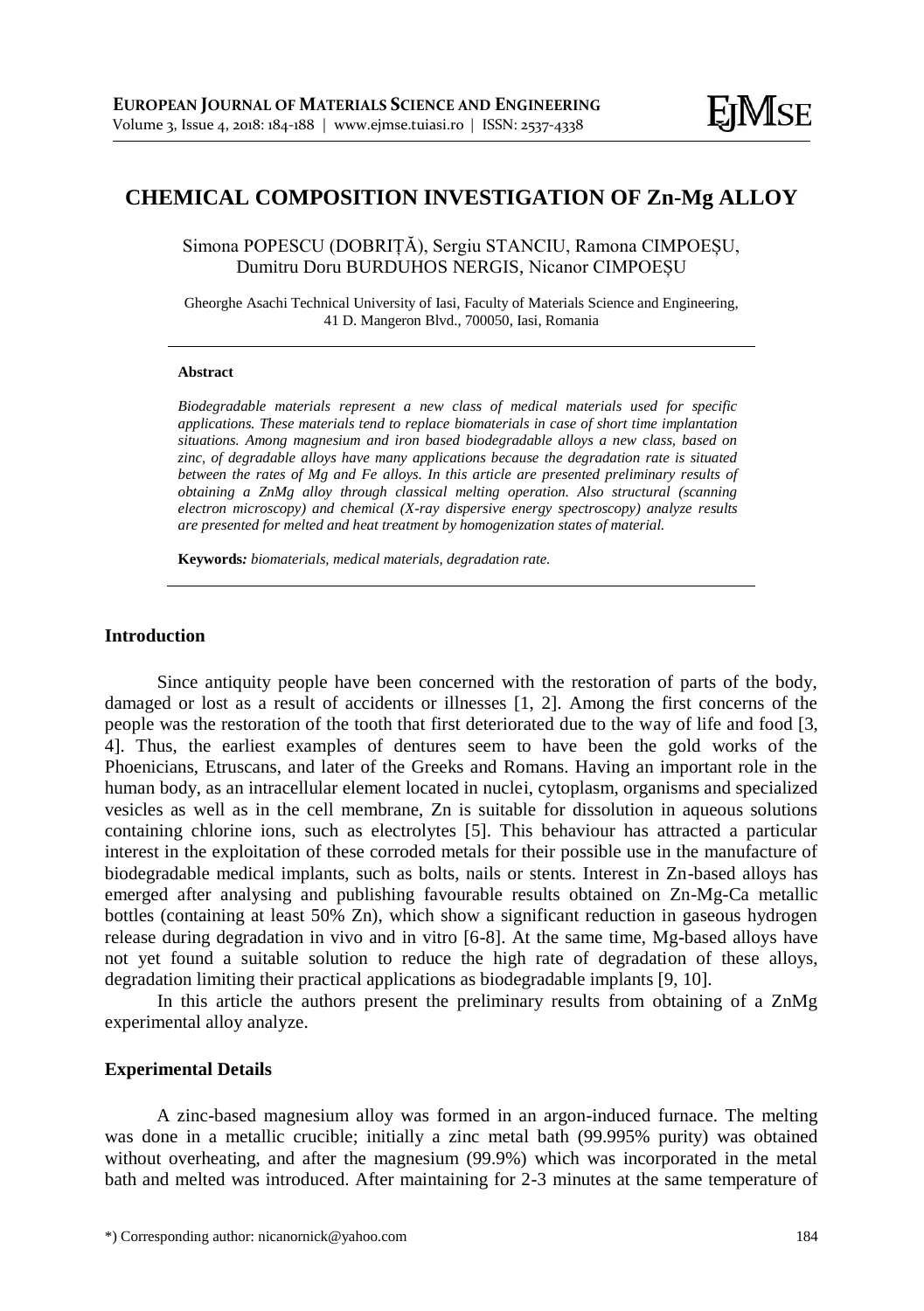the furnace to homogenize the melt, the casting was carried out in a metallic form. The alloy was cast into cylindrical shapes of 100 mm in length and 12 mm in diameter. From these experimental samples were drilled with a diameter of 10 mm and a length of 10 mm for analyses. The experimental alloy was analysed by electronic scanning microscopy (SEM VegaTescan LMHII) and X-ray dispersion energy spectroscopy (EDAX Bruker).

# *Experimental Results*

The alloy, after casting, mechanical machining and mechanical polishing, was analysed for chemical composition by spectroscopy of characteristic X-rays (EDS) using the Bruker detector on a VegaTescan SEM equipment from the Faculty of Materials Science and Engineering from Iasi. Tests were performed both on the entire surface of the alloy (4 mm2) and on narrower areas by point analysis (Point) (spot of 90 nm  $\approx 0,0064 \mu m^2$ ). The samples were polished on metallographic paper, polished on felt and chemically etched with Nital. The material was analysed both in moulded state and after heat homogenization (heating at 300 °C and holding 12 hours). Fig. 1 shows the surface of the ZnMg experimental alloy in two a) cast moulds, and b) homogenized.



a) b) **Fig. 1.** The surface of the ZnMg experimental alloy in two conditions a) poured, b) homogenized

For the analysis of the chemical composition in point were selected 3 points on the moulded sample, Fig. 1.a) and 2 points on the homogenized sample, Fig. 1.b). Table 1 presents the experimental results obtained from the chemical analyses on the ZnMg alloy in the casting state and in the heat treatment state of homogenization. In the casting state, magnesium is found in proportions of 5, 10 and 6% wt depending on the area under consideration, Fig. 1.a), the higher magnesium compounds in hexagonal form, point 3, with no central points of material with less magnesium dissolved. Since an alloy of about 5% Mg has been proposed and the metallic charge has been appropriately calculated using high purity materials it can be assumed that a zinc loss has occurred during the heating of the metal bath, melting or casting, in Fig. 1.b) can observe the oxides of the formed material - probably zinc - because the percentage of magnesium is more than 5%.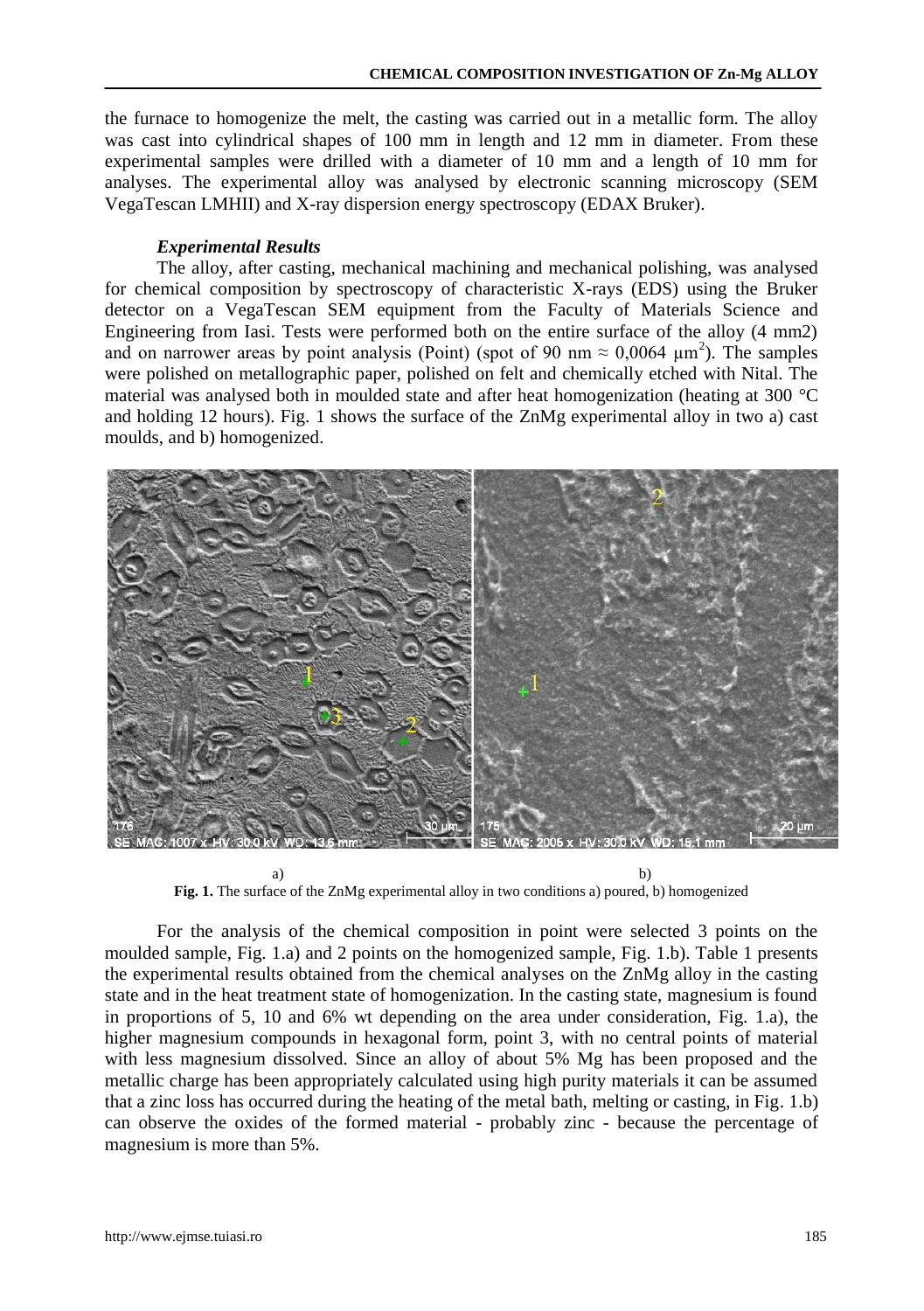| Element /                         | Zinc   |        | <b>Magnesium</b> |        |
|-----------------------------------|--------|--------|------------------|--------|
| area                              | $wt\%$ | $at\%$ | $wt\%$           | $at\%$ |
| melted $(4 \text{ mm}^2)$         | 92.28  | 81.6   | 7.72             | 18.38  |
| point 1<br>$(90 \text{ nm spot})$ | 94.81  | 87.16  | 5.19             | 12.84  |
| point 2                           | 89.23  | 75.49  | 10.7             | 24.51  |
| point 3                           | 93.79  | 84.88  | 6.21             | 15.11  |
| homogenized $(4 \text{ mm}^2)$    | 94.47  | 86.39  | 5.53             | 13.61  |
| point 1                           | 94.60  | 88.18  | 5.39             | 12.78  |
| point 2                           | 93.05  | 83.27  | 6.95             | 16.73  |
| error EDS %                       | 1.01   |        | 0.4              |        |

**Table 1.** Chemical composition of the cast alloy experimental alloy and after the homogenization heat treatment (wt% and at% are weight respectively atomic percentage)

After the homogenization heat treatment applied to the moulded ZnMg alloy. a further dilution of the two phases is observed. the magnesia decreasing from 10 to 6-7 wt%.

Fig. 2 present the distributions of the Zn. a) and c) and Mg b) and d) elements in the cast ZnMg alloy and in the same alloy after the homogenization heat treatment to highlight the effect of heat treatment.



c)  $\qquad \qquad d)$ **Fig. 2.** The distributions of the Zn. a) and c) and Mg b) and d) elements in the cast ZnMg alloy and in the same alloy after the homogenization heat treatment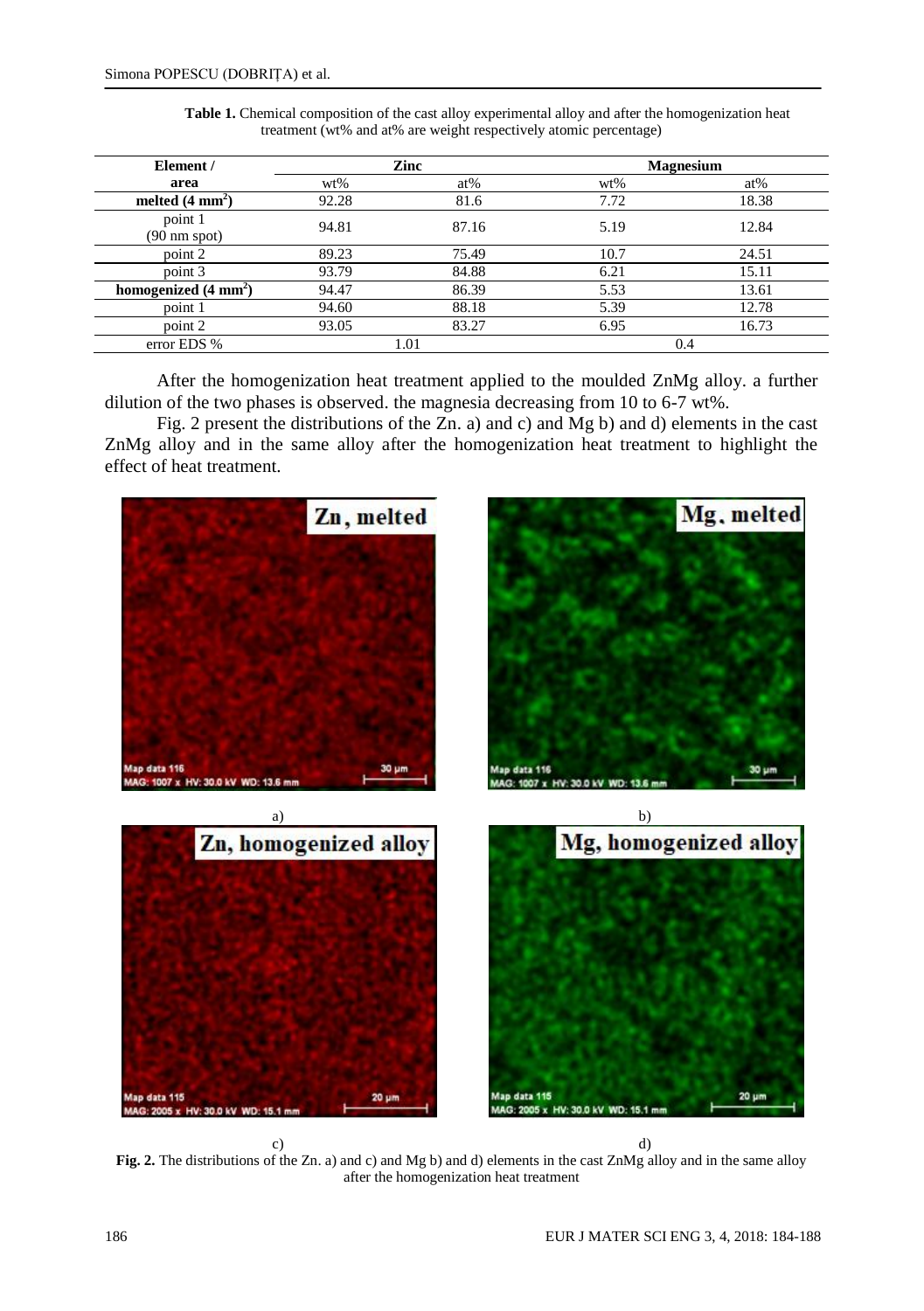For the distribution of the zinc element no great differences are observed between the cast and the homogenized alloy. its distribution depending largely on the magnesium distribution. The magnesium element in the moulded alloy forms a phase of material agglomerated in clusters of dimensions between 10 and 20 μm. This is a disadvantage for the behaviour of these materials in the medical applications for which this material is proposed leading to a preferential corrosion of the alloy on or in addition to these magnesium agglomerates.

# **Conclusions**

An experimental ZnMg alloy was obtained by conventional casting in an induction furnace of high purity elements (Zn and Mg). The alloy in the casting state and after the heathomogenization treatment was analysed from chemical composition point of view and from the microstructural point of view. The alloy is biphasic (both Zn-Mg phases with a different Mg content) and the homogeneous heat treatment (300 ˚C for 15 hours) alters both structurally and chemically. The degradation period of zinc alloys is different of that of magnesium alloys and iron based alloys. this making Zn alloys suitable for degradable materials industrial and medical applications. The behaviour of zinc alloys in electrolyte solutions can be modified by introducing of different degradable chemical elements.

## **References**

- [1] G. Katarivas Levy, J. Goldman and E. Aghion, *The prospects of zinc as a structural material for biodegradable implants—A review paper,* **Metals**, 2017, 7, pp. 4021.
- [2] J. Cheng, B. Liu, Y. Wu and Y. Zheng. *Comparative in vitro study on pure metals (Fe. Mn. Mg. Zn and W) as biodegradable metals*, **J. Mater. Sci. Technol.**, 2013, 29, pp. 619– 627.
- [3] D. Vojtˇech, J. Kubásek, J. Šerák and P. Novák, *Mechanical and corrosion properties of newly eveloped biodegradable Zn-based alloys for bone fixation*, **Acta Biomater**, 2011, 7, pp. 3515–3522.
- [4] S. Dobriţa, B. Istrate, N. Cimpoeşu, S. Stanciu, V. Apostol, R. Cimpoeşu, I. Ioniţǎ and P. Paraschiv, *Preliminary Results on the Corrosion Behaviour of a New Biodegradable Metallic Material Based on Zinc*, **IOP Conference Series: Materials Science and Engineering**, 2018, 374, 1, Article number 012027, Code 137254.
- [5] N. S. Manam, W. S. W. Harun, D. N. A. Shri, S. A. C. Ghani, T. Kurniawan, M. H. Ismail and M. H. I. Ibrahim, *Study of corrosion in biocompatible metals for implants: A review,* **J. Alloy. Compd.**, 2017, 701, pp. 698–715, doi:10.1016/j.jallcom.2017.01.196.
- [6] Y. F. Zheng, X. N. Gu and F. Witte, *Biodegradable metals,* **Mater. Sci. Eng. R Rep.**, 2014, 77, pp. 1–34, doi:10.1016/j.mser.2014.01.001.
- [7] A. Kafri, O. Shira, J. Goldman, J. Drelich and E. Aghion, *The Suitability of Zn-1.3%Fe Alloy as a Biodegradable Implant Material,* **Metals**, 2018, 8, pp. 1–15. doi:10.3390/met8030153.
- [8] M. Moravej, A. Purnama, M. Fiset, J. Couet and D. Mantovani, *Electroformed pure iron as a new biomaterial for degradable stents: In vitro degradation and preliminary cell viability studies,* **Acta Biomater**, 2010, 6, pp. 1843–1851, doi:10.1016/j.actbio.2010.01.008.